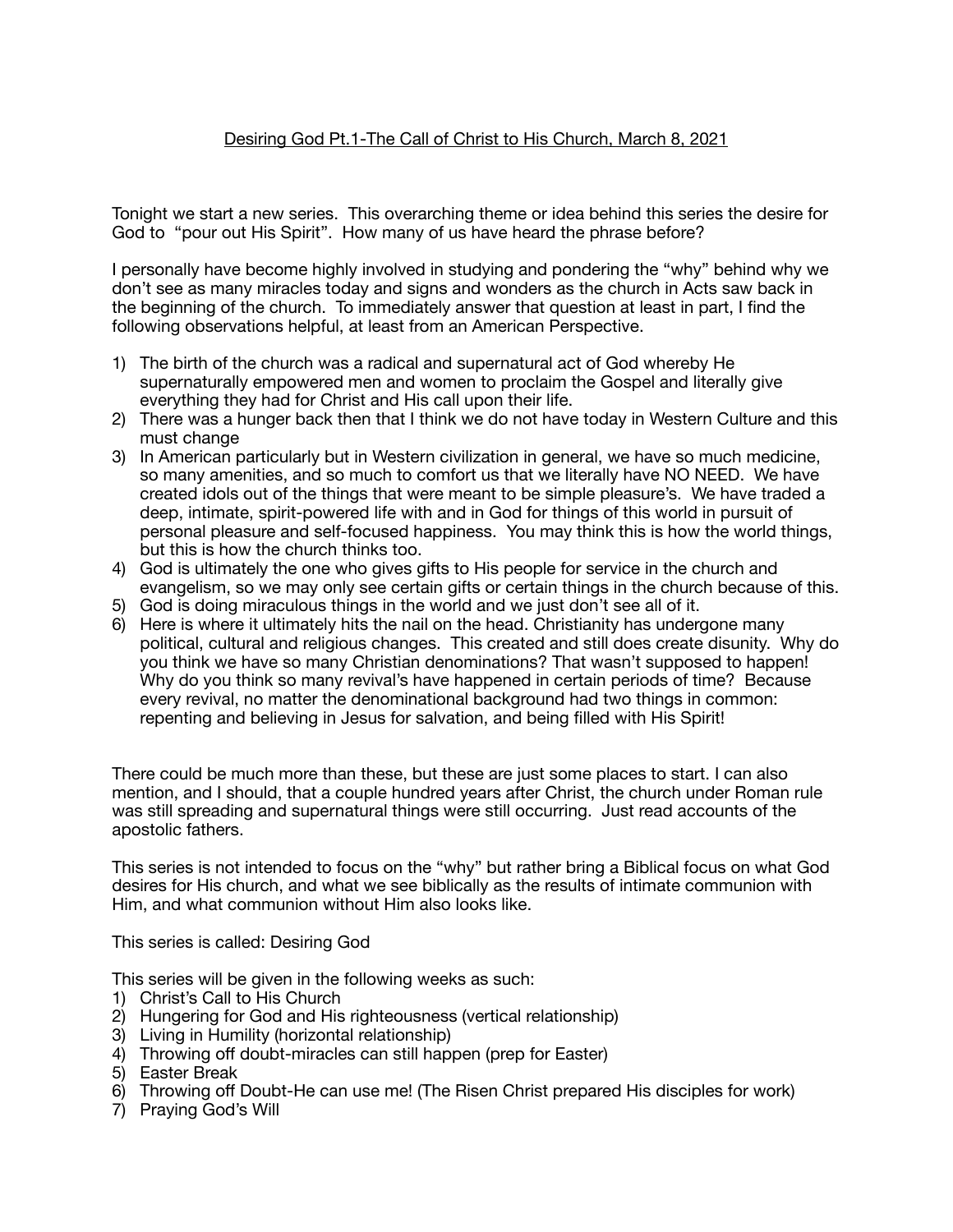- 8) Praying in Faith
- 9) Connected to the Source-being filled with God's Spirit

#### *Part 1-Chris't Call to His Church: The 7 Churches in Revelation*

### **Revelation 2:1-3:22 (READ)**

It is important to note that there is a treasure trove of information to dive into here. We could look at every church individually and why Christ said what He said, however what we are instead going to do is show the overall arching themes of what God says to all the churches.

\*\*7 is the number of perfection and completion in the Bible. There are 7 churches God writes to and while they were actual geographical areas in the middle east surrounding the Mediterranean, they ultimately represent every church alive today in the world.\*\*

\*\*\*There are two of these churches that I see greatly line up with American churches- Sardis and Laodicea. We will be spending specific time reading their accounts tonight.\*\*\*

#### (CHART)

Why this series?

-God spoke to me recently and gave me two words

- 1) Habakkuk 3:17-19
- 2) "I am going to strengthen what remains" (these similar words are found in Revelation)

I believe God is waking His people up all over America over the state of the church. All of us here tonight is a perfect example of that. I also believe that as His church wake's up, He is coming to strengthen her by His Spirit to deal with hard times coming, and/or to spread the Gospel like never before! To be empowered, filled with His Spirit, and ready to do whatever we are called to do!

#### *Sardis-comfrotable and complacent-inaction*

Reputation-the only reputation we should have is that we are obedient to God and fear Him above anything man may have to say of us

Works- our works are not complete! Our churches in America are full of idle people punching in and punching out of church services when we have needs to be met, the Gospel to spread, and people hurting in the church who need the gifts God wants to give those who could help them!

Remember-What was your first reaction coming to Christ? I cried. I was 7. I knew I was changed and I was glad!

#### *Laodecia-one foot in the world, one foot in the church-acting according to the world-idolatrous*

PRIDEFUL-Rich, Prospered, I need nothing…

 God says we are potable, poor, blind, naked.

 Riches and accumulation of "things" blind us to our spiritual state in an eternal picture.